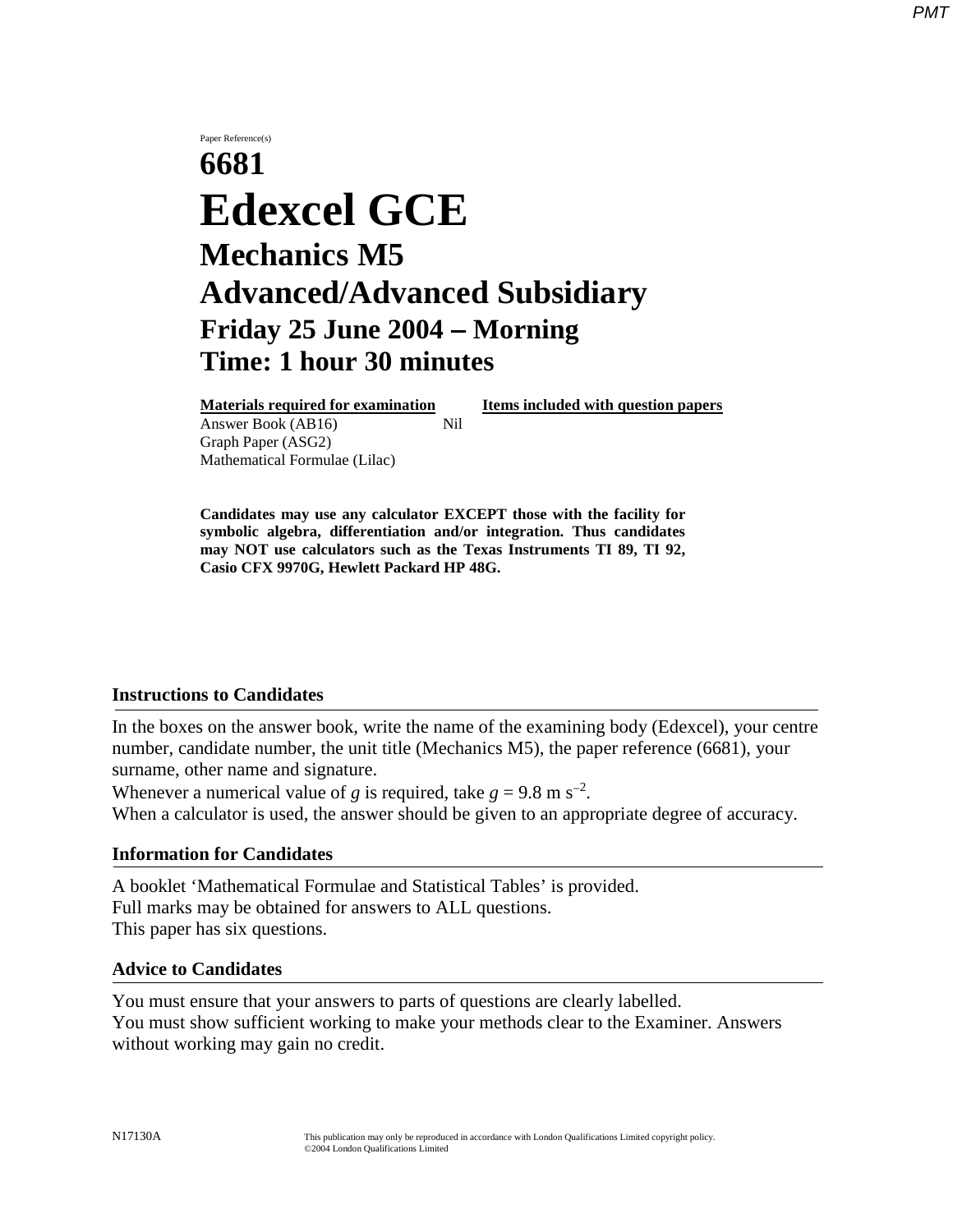*PMT*

**1.** Three forces  $\mathbf{F}_1$ ,  $\mathbf{F}_2$  and  $\mathbf{F}_3$  act on a rigid body.  $\mathbf{F}_1 = (12\mathbf{i} - 4\mathbf{j} + 6\mathbf{k})$  N and acts at the point with position vector  $(2\mathbf{i} - 3\mathbf{j})$  m,  $\mathbf{F}_2 = (-3\mathbf{j} + 2\mathbf{k})$  N and acts at the point with position vector  $(i + j + k)$  m. The force  $\mathbf{F}_3$  acts at the point with position vector  $(2i - k)$  m.

Given that this set of forces is equivalent to a couple, find

(*a*) **F**3,

**(2)**

**(5)**

- (*b*) the magnitude of the couple.
- **2.** Two constant forces **F**<sup>1</sup> and **F**<sup>2</sup> are the only forces acting on a particle *P* of mass 2 kg. The particle is initially at rest at the point *A* with position vector  $(-2\mathbf{i} - \mathbf{j} - 4\mathbf{k})$  m. Four seconds later, *P* is at the point *B* with position vector  $(6\mathbf{i} - 5\mathbf{j} + 8\mathbf{k})$  m.

Given that  $\mathbf{F}_1 = (12\mathbf{i} - 4\mathbf{j} + 6\mathbf{k})$  N, find

 $(a)$   $\mathbf{F}_2$ ,

- 
- (*b*) the work done on *P* as it moves from *A* to *B.*

**(3)**

**(5)**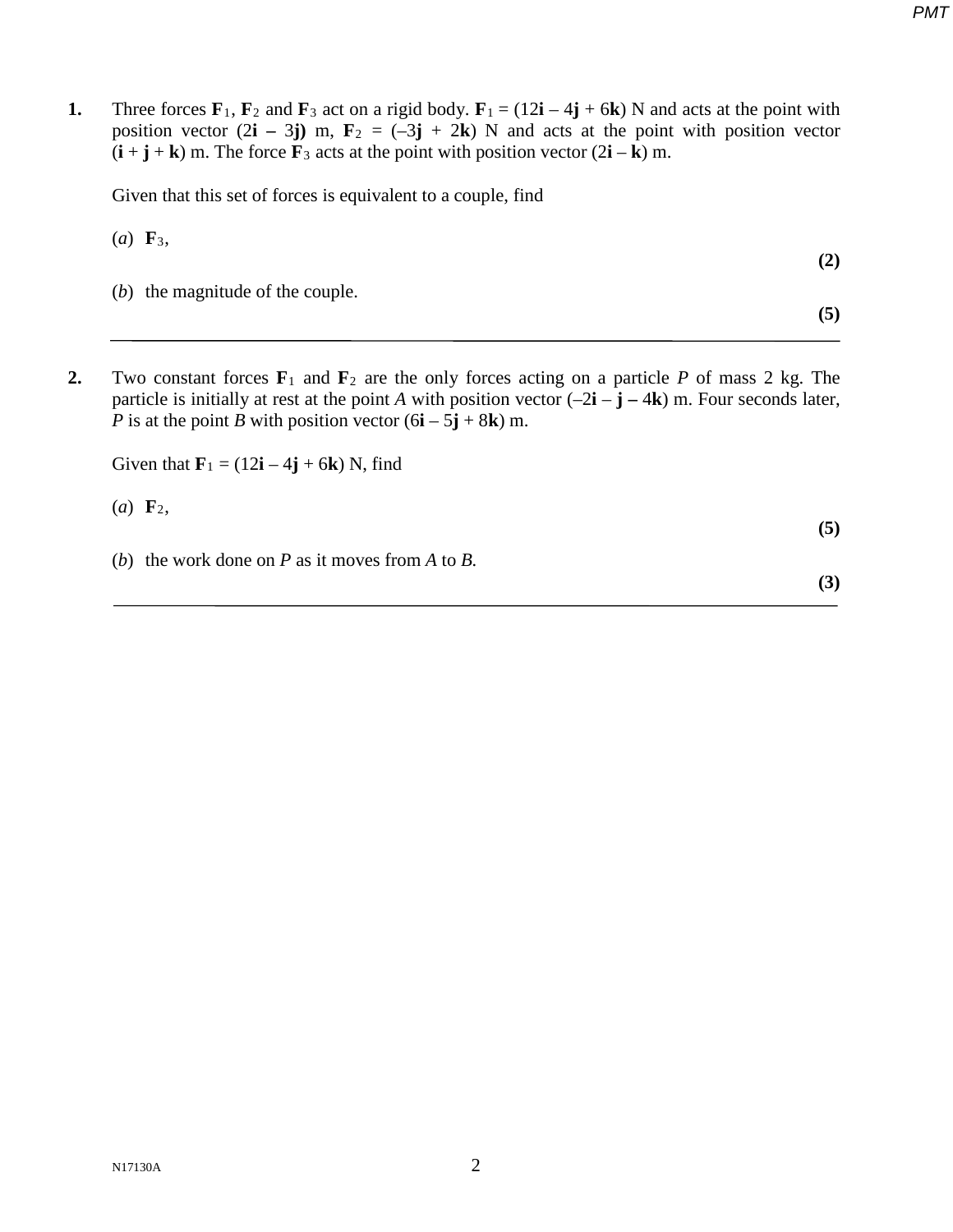- **3.** A uniform lamina of mass *m* is in the shape of a rectangle *PQRS*, where *PQ* = 8*a* and *QR* = 6*a*.
	- (*a*) Find the moment of inertia of the lamina about the edge *PQ.*

**(2)**



The flap on a letterbox is modelled as such a lamina. The flap is free to rotate about an axis along its horizontal edge *PQ*, as shown in Fig. 1. The flap is released from rest in a horizontal position. It then swings down into a vertical position.

- (*b*) Show that the angular speed of the flap as it reaches the vertical position is  $\sqrt{\frac{6}{2}}$ J  $\left(\frac{g}{2}\right)$ L ſ *a*  $\left(\frac{g}{2a}\right)$ . **(3)**
- (*c*) Find the magnitude of the vertical component of the resultant force of the axis *PQ* on the flap, as it reaches the vertical position.

$$
(\mathbf{4})
$$

- **4.** A uniform circular disc, of mass *m* and radius *r*, has a diameter *AB*. The point *C* on *AB* is such that  $AC = \frac{1}{2}r$ . The disc can rotate freely in a vertical plane about a horizontal axis through *C*, perpendicular to the plane of the disc. The disc makes small oscillations in a vertical plane about the position of equilibrium in which *B* is below *A*.
	- (*a*) Show that the motion is approximately simple harmonic.

**(6)**

**(1)**

(*b*) Show that the period of this approximate simple harmonic motion is  $\pi \sqrt{\frac{d}{a}}$  $\bigg)$  $\backslash$  $\overline{\phantom{a}}$  $\setminus$ ſ *g*  $\frac{6r}{\cdot}$ .

The speed of *B* when it is vertically below *A* is  $\sqrt{\frac{s'}{s'}}$ J  $\left(\frac{gr}{\sigma} \right)$ J ſ 54  $\left(\frac{gr}{\epsilon}\right)$ . The disc comes to rest when *CB* makes an angle  $\alpha$  with the downward vertical.

(*c*) Find an approximate value of  $\alpha$ .

**(3)**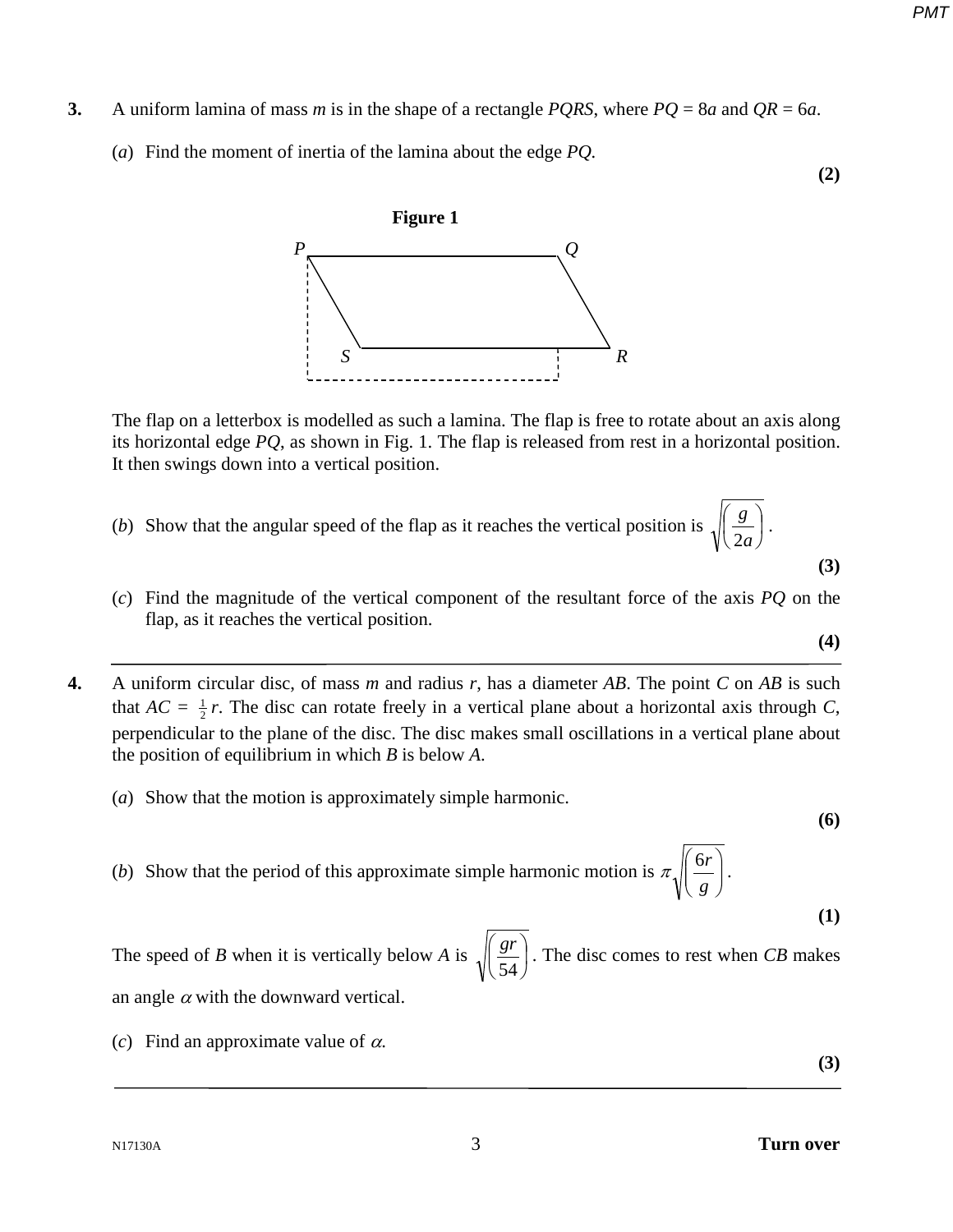**5.** A rocket is launched vertically upwards under gravity from rest at time  $t = 0$ . The rocket propels itself upward by ejecting burnt fuel vertically downwards at a constant speed *u* relative to the rocket. The initial mass of the rocket, including fuel, is *M.* At time *t*, before all the fuel has been used up, the mass of the rocket, including fuel, is  $M(1 - kt)$  and the speed of the rocket is *v*.

(a) Show that 
$$
\frac{dv}{dt} = \frac{ku}{1 - kt} - g
$$
 (7)

- (*b*) Hence find the speed of the rocket when  $t =$ 3*k*  $\frac{1}{\sqrt{2}}$ . **(3)**
- **6.** A particle *P* of mass 2 kg moves in the *x*-*y* plane. At time *t* seconds its position vector is **r** metres. When  $t = 0$ , the position vector of *P* is **i** metres and the velocity of *P* is  $(-\mathbf{i} + \mathbf{j})$  m s<sup>-1</sup>.

The vector **r** satisfies the differential equation

$$
\frac{\mathrm{d}^2\mathbf{r}}{\mathrm{d}t^2} + 2\frac{\mathrm{d}\mathbf{r}}{\mathrm{d}t} + 2\mathbf{r} = \mathbf{0}.
$$

(*a*) Find **r** in terms of *t.*

(*b*) Show that the speed of *P* at time *t* is  $e^{-t}\sqrt{2}$  m s<sup>-1</sup>.

(*c*) Find, in terms of e, the loss of kinetic energy of *P* in the interval  $t = 0$  to  $t = 1$ .

**(2)**

**(5)**

**(8)**